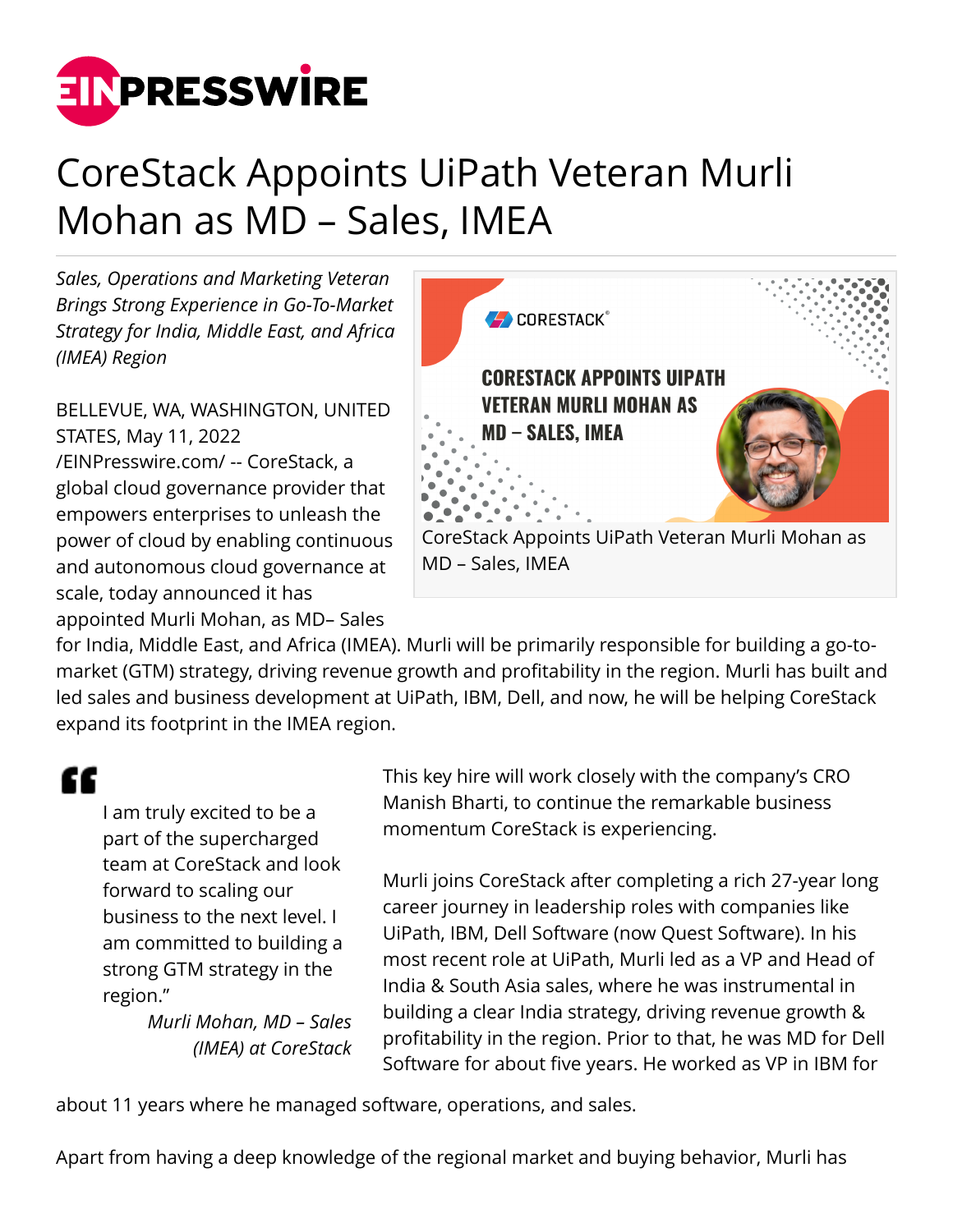created an established track record in creating and nurturing high performance teams to drive the next generation of growth initiatives. He believes in strong adherence to principles, values and beliefs while focusing on achieving business results through attention to sales discipline.

"I am truly excited to be a part of the supercharged team at CoreStack and look forward to scaling our business to the next level," said Murli Mohan, MD – Sales (IMEA) at CoreStack. "I am committed to building a strong go-to-market strategy, ease of doing business and profitability in the region, and enabling enterprises to harness the full capabilities of the cloud."

"We're excited to accelerate the expansion of our sales team with a seasoned veteran like Murli Mohan," said Manish Bharti, CRO at CoreStack. "We're at a point where more aggressive GTM strategy will provide a faster path to our growth. With his rich experience, Murli will be instrumental in scaling our business in the IMEA region."

CoreStack's NextGen cloud governance fabric helps enterprises, managed service providers (MSPs) and global system integrators (GSIs), increase top-line and enhance bottom-line efficiencies. CoreStack works with many large global customers across multiple industries including Financial Services, Healthcare, Retail, Education, Telecommunications, Technology and Government. Its AI-powered multi-cloud governance solution provides its customers with visibility across financial management (FinOps), security operations (SecOps) and cloud operations (CloudOps) in an integrated single pane of glass. The solution enables enterprises decrease cloud costs while increasing operational efficiencies, as well as assure 100% cloud compliance with standards such as ISO, FedRAMP, NIST, HIPAA, PCI-DSS, AWS CIS & AWS Well Architected Framework.

## About CoreStack

CoreStack is a next-gen cloud business accelerator that empowers enterprises to predictably increase top-line revenues, improve bottom-line efficiencies, and gain a competitive edge through AI-powered real-time cloud governance on autopilot. CoreStack's FinOps, SecOps and CloudOps solutions embrace, enhance, and extend native-cloud, enable reporting, recommendation, remediation and provide single pane-of-glass governance across multi-cloud. Through executive dashboards for comprehensive real-time insights, CoreStack delivers transformative value such as 40% increase in operational efficiencies, 50% decrease in cloud costs, and 100% security assurance and compliance. CoreStack helps 300+ global enterprises govern \$1+ billion in annual cloud consumption. Frost & Sullivan, Gartner and IDC recognized CoreStack as an innovator and leader in cloud management. CoreStack is backed by strategic advisors, including the ex-CEO of Wipro and ex-CIO of Microsoft. The company is a Microsoft Azure Gold Partner, Amazon AWS Advanced Technology Competency Partner, and Google Cloud Build Partner. To learn more, visit [www.corestack.io](http://www.corestack.io)

## Contacts